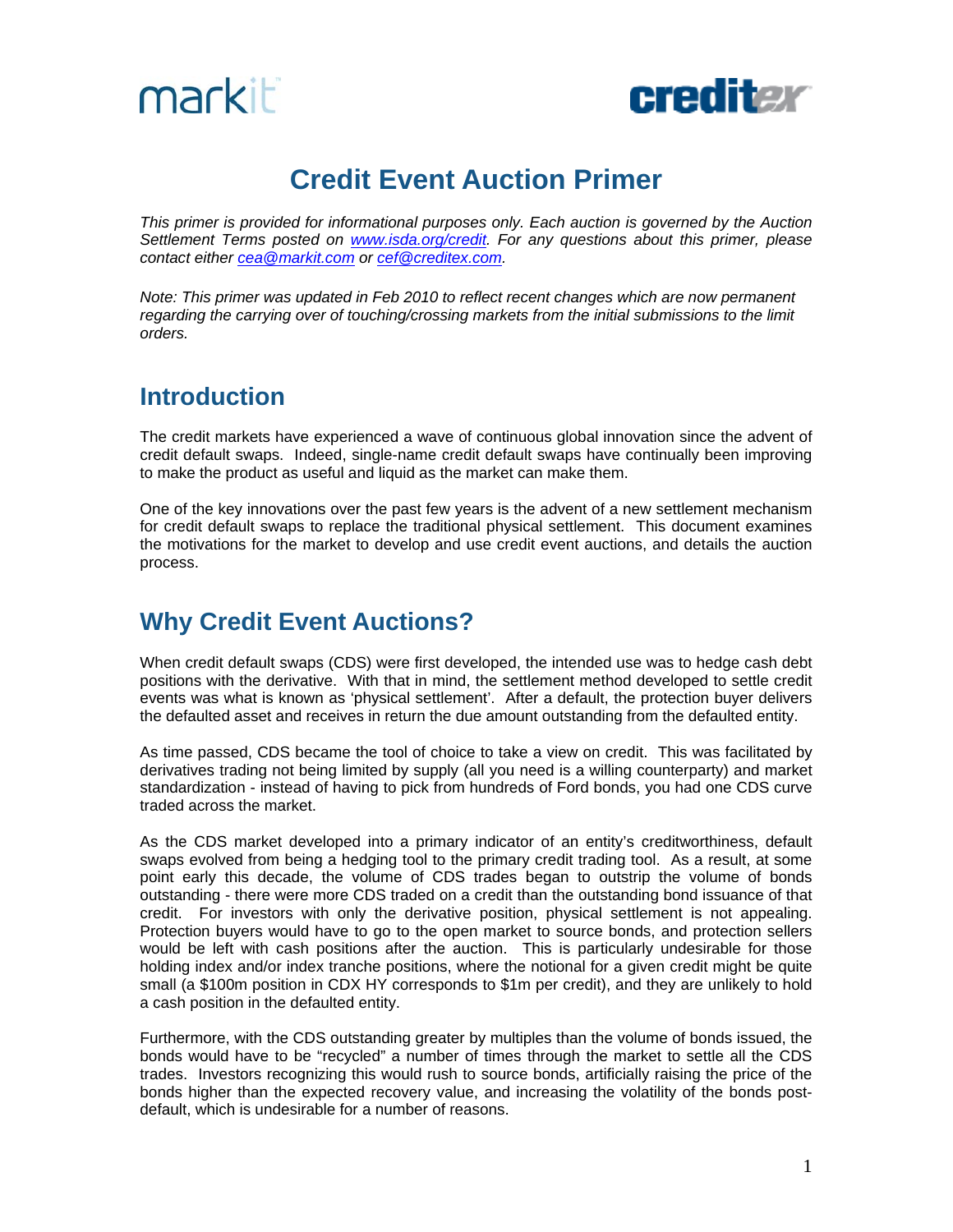



Cash settlement was widely regarded to be the best alternative, but unlike the basic mechanism already in place for CDS contracts, a mechanism was required to set a transparent, trustworthy price the whole market could use.

The answer the market came up with was credit event auctions. The initial auctions were based on a mechanism developed by the auction administrators – Markit and Creditex - and dealers in Europe to fix a weekly price for the 3 main iTraxx indices in Europe. These auctions involved only cash settlement. After Delphi filed for bankruptcy, the process was extended to incorporate the trading of bonds so that everyone was physically settling, but only on their net open position, thereby vastly reducing the amount of bond trades required to settle the CDS trades. The process has been further developed to what it is today – an open, transparent process which gives everyone the opportunity to participate, and which allows investors the option to cash or effectively physically settle.

Another benefit of the auction is the setting of a market-wide price. The use of the same price to settle all trades across the market eliminates basis risk for investors. For example an investor with hedged positions, e.g. index vs single-name, or tranche vs index, may have physically settled at different times, and sourced/sold bonds at different times to settle their trades (admittedly if they settled their shorts first they could just deliver the bonds they received here into their long protection trades). Particularly with the heightened volatility post a default due to investors scrambling to buy bonds, they may have traded bonds at different prices and settled their credit derivative trades at different levels. This would have changed the economics of their position, even though the investor was flat and theoretically not exposed to any further profit or loss.

Finally, for loans the motivation to run auctions is even greater, given the complicated and involved process for settling loan trades.

### **Cash vs. Physical Settlement in the Auction**

As described above, investors can choose between cash and what is effectively physical settlement in the auction. This option is made possible by the ability to trade bonds or loans in the auction.

All of the actual CDS/LCDS trades in the auction are cash settled. The physical settlement segment is made up by trading the underlying cash obligation so that the net payment to a protection buyer adds up to par (note the term 'par' in this document refers not to the face value, but the actual principal balance outstanding for the bonds/loans in question), and they also get the equivalent par amount of obligations off of their books.

As an example, consider a \$10m long protection investor. Assuming a 40% recovery rate, they would be compensated 60% of par (\$6m in this case), and sell \$10m par of bonds/loans. As the bond/loan trades in the auctions take place at the final price, they receive \$4m for the bonds/loans, in total receiving \$10m, and pass off \$10m par of bonds/loans to a buyer in the auction.

Protection sellers would make requests to buy bonds/loans in the auction (as normally they would be delivered bonds/loans in physical settlement).

Investors wishing to cash settle do not make a physical settlement request and simply cash settle their trade.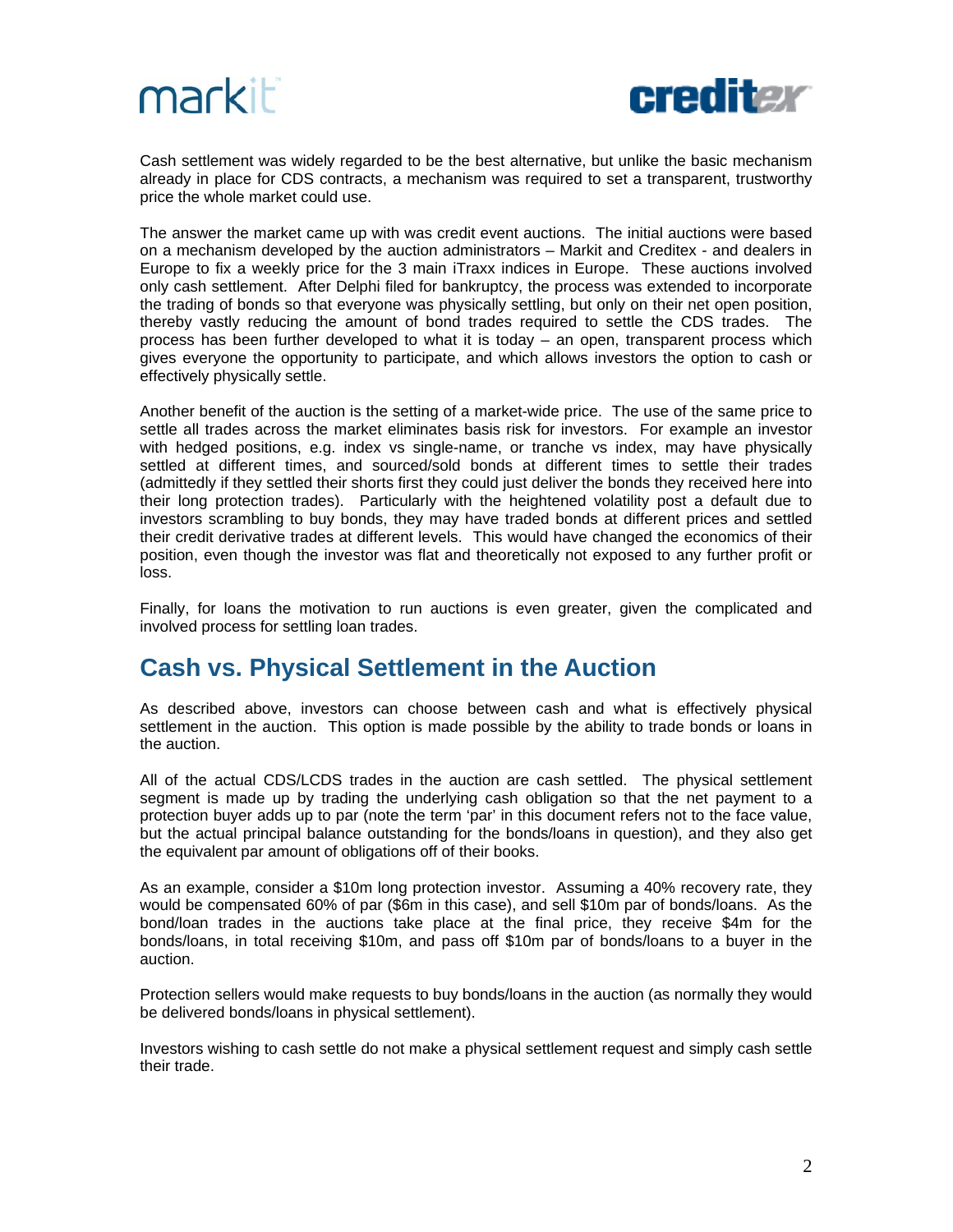



Hence, the investor's net position after auction settlement is the same as their position after physical settlement. The documentation for the auctions actually ties these together to legally associate physical settlement request trades with the derivative trades such that the two transactions are legally one transaction.

Note physical settlement requests are constrained by the investor's derivative position – the request an investor can make is between zero and the amount of bonds/loans they would trade to fully physical settle their position. As an example a \$10m long protection buyer can only submit a sell request between 0 and \$10m face value of underlying. They cannot make a buy request as they would never be delivered bonds to settle their trade.

# **The Auction Process**

The auction is comprised of 2 parts. Here the first part is examined.

The inputs into the first part of the auction are:

- a) A 2-way market supplied by dealers for the defaulted assets, of a pre-defined maximum spread, and with a pre-defined quotation size associated with it. The spread and quotation sizes are subject to specification prior to each auction and may vary for each auction depending on the liquidity of the defaulted assets.
- b) Physical Settlement Requests. These are the requests to buy or sell bonds/loans (at the final price), which as described when combined with the cash settlement of their CDS/LCDS trade adds up to be equivalent to physical settlement.

The dealer markets submitted are used to create an 'initial market midpoint' (IMM) which is used as described below in the second half of the auction to constrain the final price.

The 'initial market midpoint' is set by discarding crossing/touching markets, and taking the 'best half' of the bids and offers and calculating the average. The best half would be, respectively, the highest bids, and the lowest offers. If there are an odd number of submissions, we round up to get the best half (e.g. for 11 submissions, 5.5 is half so we round up to use 6 submissions).

The second step in this section is to sum the buy and sell physical settlement requests, and tally the difference to determine the open interest. This open interest to buy or sell bonds/loans is carried into the second part of the auction.

There is also a possible penalty in place for submissions that are off-market. If a dealer supplies a bid or offer that is the wrong side of the initial market midpoint (e.g. a bid that is higher than the IMM), and the open interest suggests it shouldn't be (e.g. if a bid is higher than the IMM, and the open interest is to sell suggesting the price should go down so they shouldn't be bidding high), then the dealer in question has to pay the quotation amount times the amount that their price differed from the IMM. This amount is termed an 'Adjustment Amount'. This is not paid if the bid or offer in question did not cross with any other offer or bid respectively.

There is a 15 minute window for the inputs described above to be submitted via Creditex's electronic platform.

Within 30 minutes of the end of this first period, Markit will publish on [www.creditfixings.com](http://www.creditfixings.com/):

- a) The initial market midpoint.
- b) The size and direction of the open interest.
- c) Any Adjustment Amounts.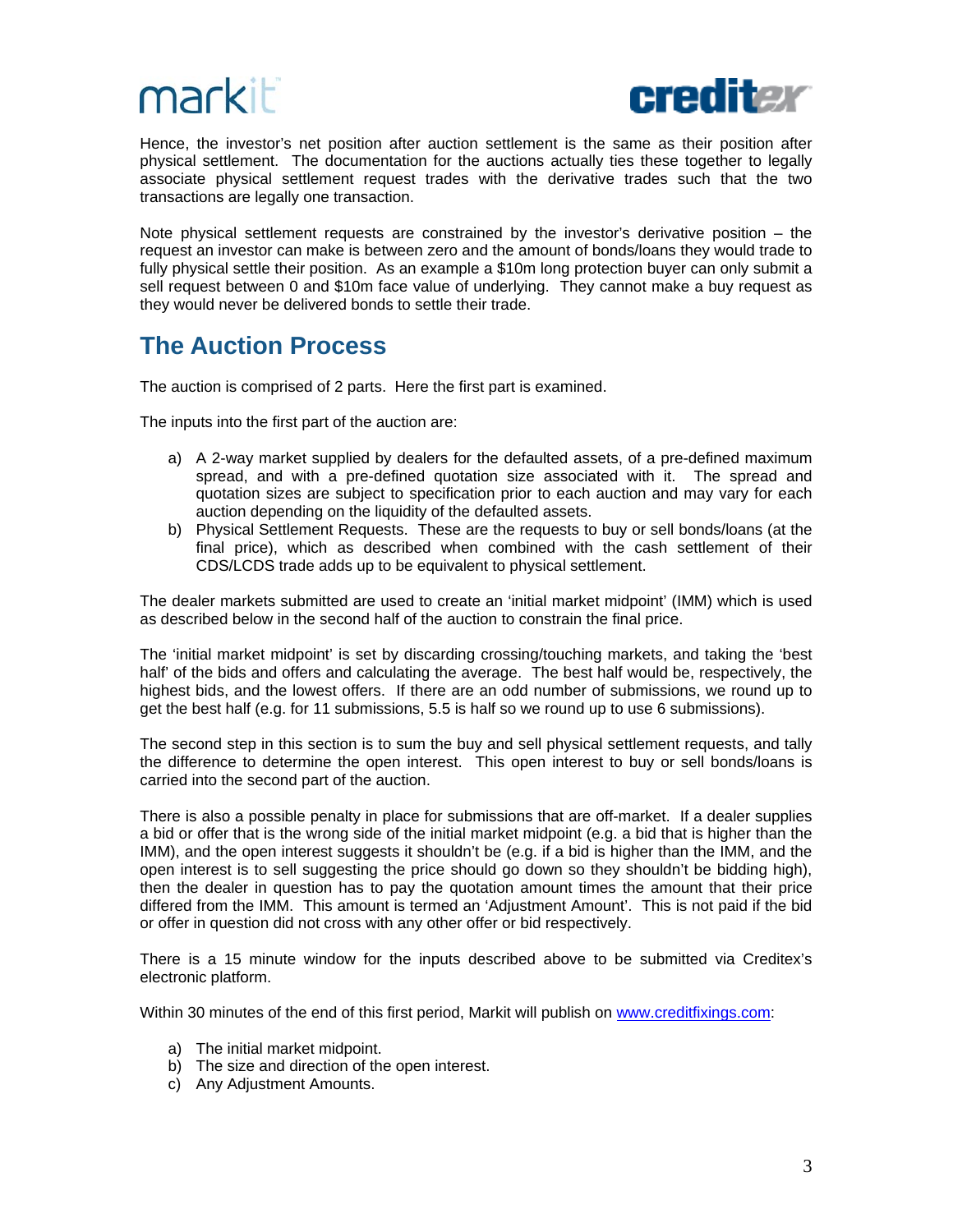

Following the publication of the initial results, there is a 2-3 hour window in which the market has the opportunity to digest the initial results, and dealers and investors alike can determine if they would like to submit limit orders for the second part of the auction, and at what level they would like to submit. The relevant side of the initial market submissions are carried forward into the second part of the auction as limit orders – though note that crossing or touching markets are carried forward at higher of the initial market submission or the IMM (if open interest is to buy) and lower of the initial market submission or the IMM (if open interest is to sell)<sup>1</sup>

Limit orders differ from physical settlement requests in that they have a firm price associated with the order, in addition to a size and direction (e.g. buy/sell). They are used in the second part of the auction as per:

- If the open interest is to buy, we review the lowest 'sell' limit order submitted and match it to the amount of open interest that is equivalent to the size associated with the limit order. e.g. if the limit order was to sell \$20m of bonds/loans, we match it against \$20m of open interest. If the open interest was to sell, we use 'buy' limit orders and start at the highest. As the open interest direction is published prior to the second stage, only limit orders of the relevant type are gathered and submitted for the second part of the auction.
- We then take the next lowest order (in the case of buy open interest) and match that. We continue to run through this process until we have matched all the open interest, or run out of limit orders. In the case of the former, **the last limit order used to match against the open interest is the final price.** If we run out of limit orders, then in the case of buy open interest the final price par. In the case of open interest to sell, the final price is zero.

At this point the 'initial market midpoint' is reviewed and checked against the price of the last limit order used to match the open interest. If the final limit order is more than the 'cap' amount (typically half of the bid-offer spread) higher (in case of sell open interest) or lower (in the case of buy open interest) than the initial market midpoint, the final price will be set to be the initial market midpoint plus or minus the cap respectively. This is to avoid a large limit order being submitted off-market to try and manipulate the results, particularly in the case of a small open interest.

Note, if the final price is set to be above par, all LCDS trades settle with no payout (i.e. as if recovery was set to be 100%, not above it), but loan trades will be conducted at the final price. Note a final price above par is only ever expected in LCDS auctions and further note the LCDS auction settlement terms do not explicitly refer to what happens if the final price is set above par. This is defined in the 2003 ISDA Credit Derivative Definitions where it states that the minimum payout is always zero in settlement of credit derivative trades, i.e., there will never be a payout from protection buyer to seller as this goes against the spirit of what a credit default swap is trying to achieve.

<sup>1</sup> All crossing or touching markets were originally carried forward at the initial market midpoint level. The change was made in Hellas II and FGIC Auction Settlement Terms and going forward.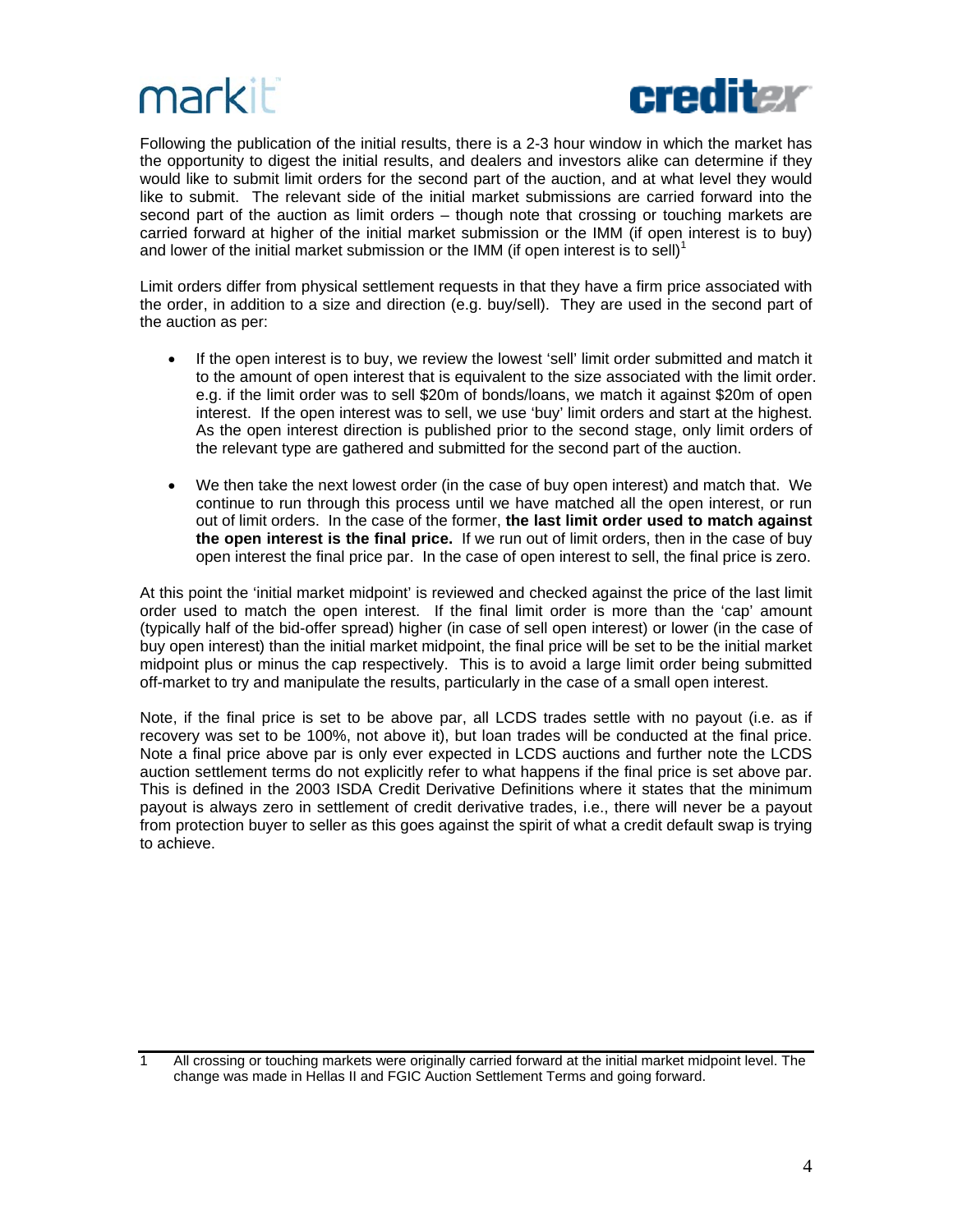# markit



# **Example**

Here we run through an example set of inputs and work through the calculation process to reach the final price.

## **Part 1**

In the first part of the auction, dealers submit their initial market submission (a tradable bid-offer market for the obligations in question) and a physical settlement request.

In this example, we have 10 dealers submitting bid/offers on pre-specified reference obligations (for LCDS trades these are specified by Markit's syndicated secured list). They also submit a physical settlement request, a request which may include customer requests made through them.

Note all numbers in this example are fictitious and are not meant to represent actual values that could be expected for any specific upcoming auction.

#### Initial Market Submissions

All initial market submissions have a maximum bid/offer spread, and associated quotation size determined prior to the auction. In this example the spread is 2%, with a quotation size of \$5m. Levels are submitted in increments of 1/8.

| <b>Dealer</b> | <b>Bid</b> | <b>Offer</b> |
|---------------|------------|--------------|
|               | 56         | 58           |
| 2             | 56.25      | 58.25        |
| 3             | 53.25      | 55.25        |
| 4             | 54         | 56           |
| 5             | 53.875     | 55.875       |
| 6             | 55         | 57           |
| 7             | 54.5       | 56.5         |
| 8             | 54.875     | 56.875       |
| 9             | 54.75      | 56.75        |
| 10            | 55         | 57           |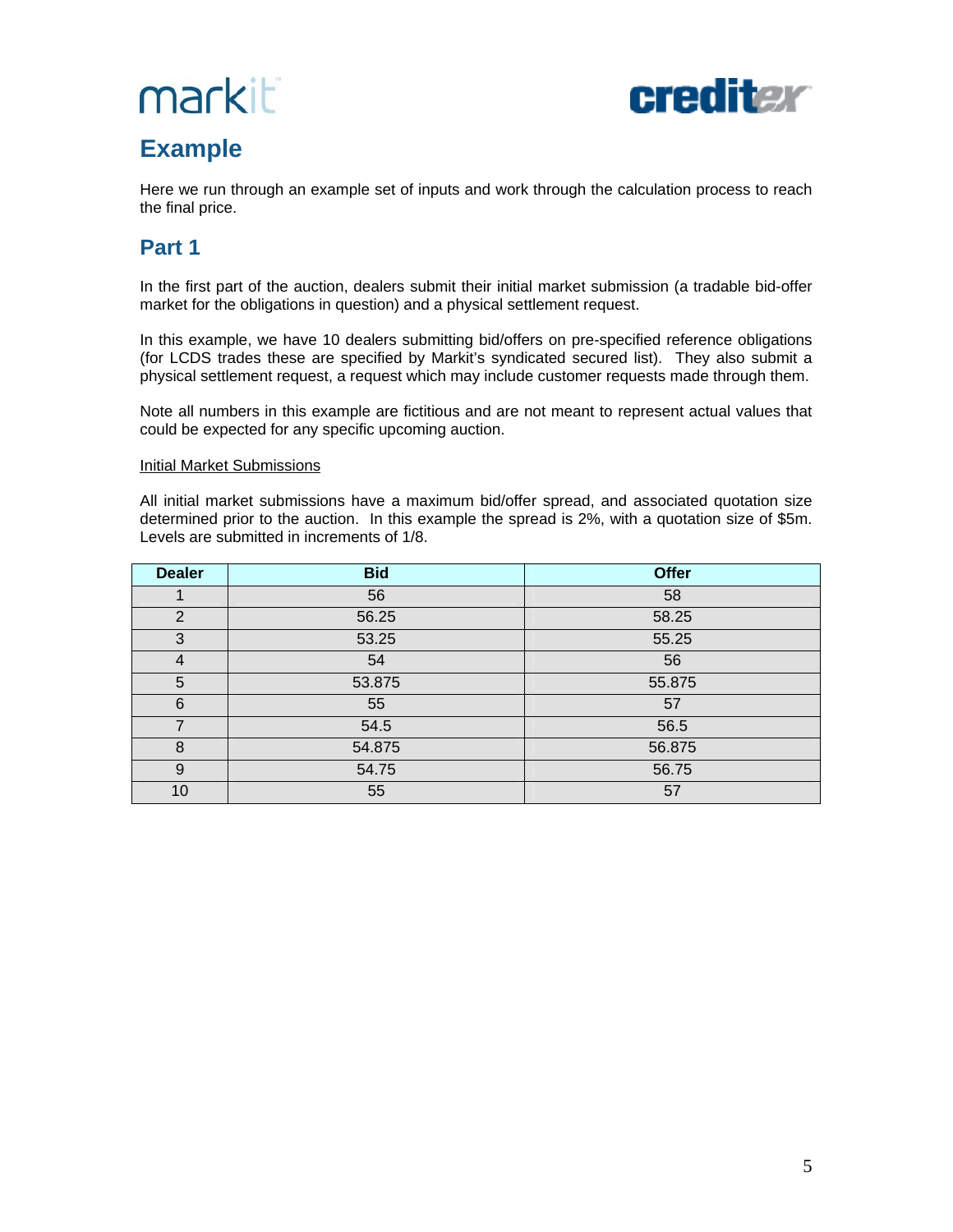



#### The Initial Market Midpoint (IMM)

| <b>Dealer</b>  | <b>Bid</b> | <b>Dealer</b>  | <b>Offer</b> |
|----------------|------------|----------------|--------------|
| $\overline{2}$ | 56.25      | 3              | 55.25        |
| 1              | 56         | 5              | 55.875       |
| 6              | 55         | 4              | 56           |
| 10             | 55         | $\overline{7}$ | 56.5         |
| 8              | 54.875     | 9              | 56.75        |
| 9              | 54.75      | 8              | 56.875       |
| $\overline{7}$ | 54.5       | 6              | 57           |
| 4              | 54         | 10             | 57           |
| 5              | 53.875     | 1              | 58           |
| 3              | 53.25      | $\overline{2}$ | 58.25        |

We sort the bids in descending order, and the offers in ascending order:

Dealers 1 and 2 above have both submitted bids that cross with offers from dealers 3 and 5. All 4 levels submitted are removed from the calculation of the initial market midpoint. With those removed, we can then determine the best half of the remaining bids and offers. These are highlighted in bold in the above table. The average of these is the initial market midpoint and above equals **55.75** (rounded to the nearest  $1/8^{th}$ ).

| <b>Dealer</b>  | <b>Buy / Sell</b> | Size (\$mm) |
|----------------|-------------------|-------------|
|                | Buy               | 4           |
| 2              | Sell              |             |
| 3              | <b>Buy</b>        | 7           |
| 4              | <b>Buy</b>        | 12          |
| 5              | Sell              | 17          |
| 6              | <b>Buy</b>        | 3           |
| $\overline{7}$ | Sell              | 8           |
| 8              | Sell              | 10          |
| 9              | Sell              | 12          |
| 10             | <b>Buy</b>        | 10          |

#### Physical Settlement Requests

Simple tallying of the buy and sell amounts give us an open interest of \$12mm bonds to sell.

#### Adjustment Amounts

In the above initial market submissions, dealer 1 and 2's bids were above the initial market midpoint and they both also crossed with another dealer's offer. Further, the open interest was to sell, hence high bids that cross offers, and are high relative to the initial market midpoint pay an adjustment amount. This adjustment amount is calculated by (Bid – IMM) \* Notional. Hence the adjustment amounts applicable are -: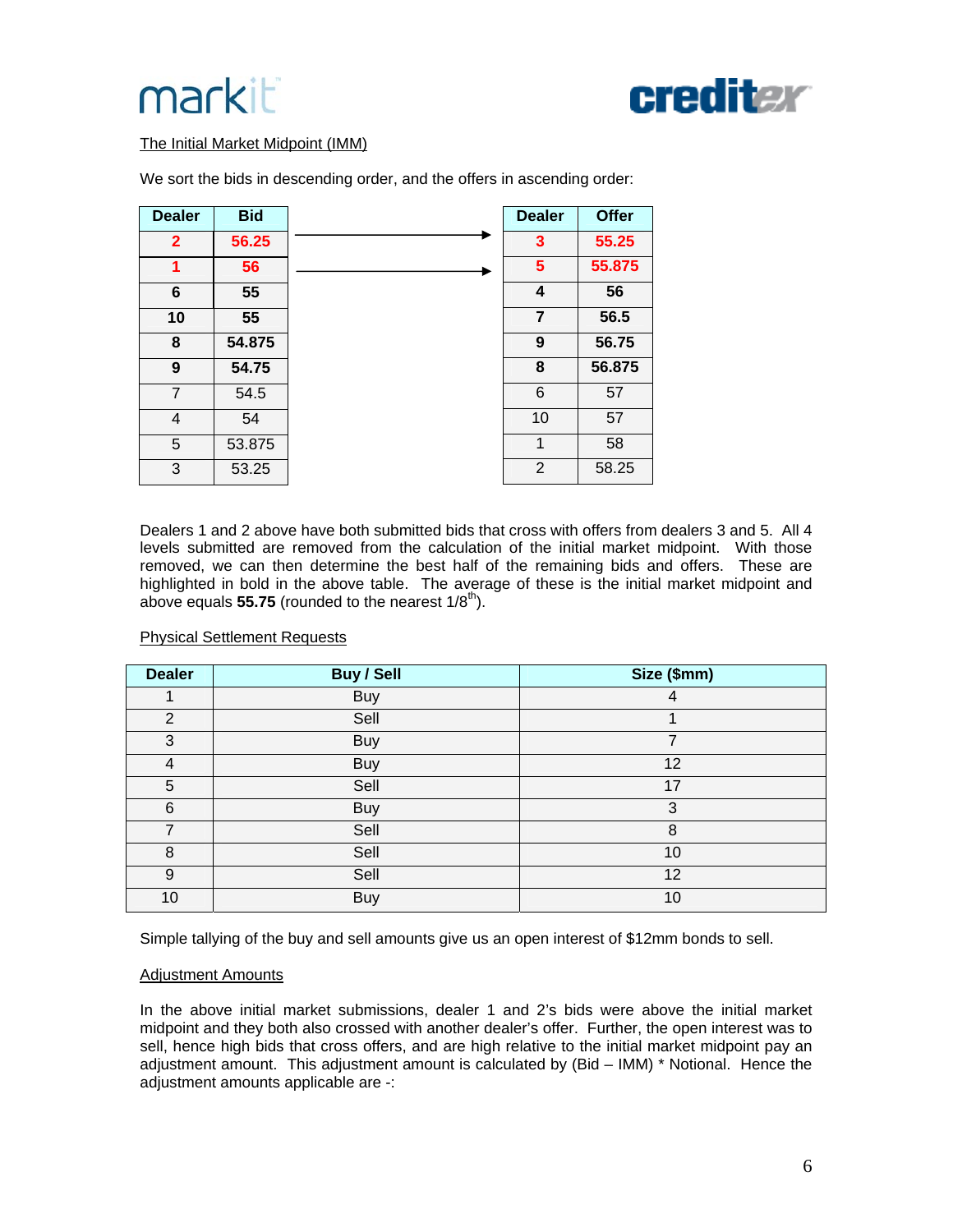



| <b>Dealer</b> | <b>Bid</b> | IMM   | <b>Size</b> | <b>Adjustment Amount</b> |
|---------------|------------|-------|-------------|--------------------------|
| <u>_</u>      | 56.25      | 55.75 | \$5mm       | \$25,000                 |
|               | 56         | 55.75 | \$5mm       | \$12,500                 |

#### **Part 2**

The remaining part of the auction is matching the open interest and calculating the final price. Given the open interest is to sell, dealers and investors submit limit bids in the second part of the auction.

#### Limit Bids

The limit bid dataset is limit bids submitted directly in the second part of the auction, allied with the bids carried forward from the initial market submissions:

| <b>Bid Price</b> | Bid Size (\$mm) |                                                  |
|------------------|-----------------|--------------------------------------------------|
| 57               | 2               |                                                  |
| 55               | 7               | Limit Bids submitted directly in second part of  |
| 54.75            | 8               | auction                                          |
| 54               | 11              |                                                  |
| 52               | 3               |                                                  |
| 55.75            | 5               | Crossing Initial Market bids carried forward at  |
| 55.75            | 5               | the lower of the initial market submission or    |
| 55               | 5               | the initial market midpoint level (open interest |
| 55               | 5               | to sell)                                         |
| 54.875           | 5               |                                                  |
| 54.75            | 5               | Non-crossing Initial Market bids carried         |
| 54.5             | 5               |                                                  |
| 54               | 5               | forward unchanged                                |
| 53.875           | 5               |                                                  |
| 53.25            | 5               |                                                  |